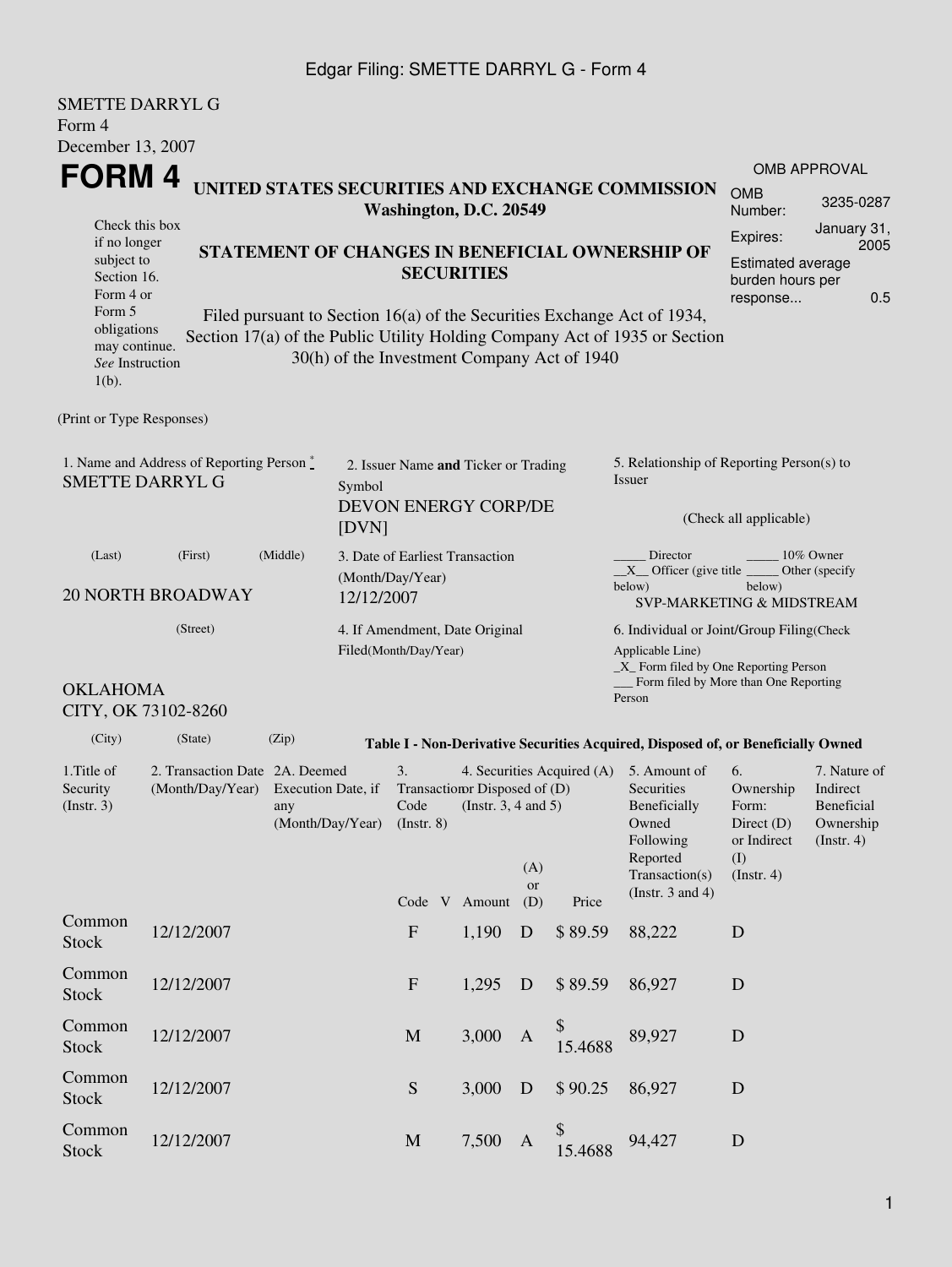## Edgar Filing: SMETTE DARRYL G - Form 4

Common

Stock 12/12/2007 Stock 5 7,500 D \$ 90.25 86,927 D

Reminder: Report on a separate line for each class of securities beneficially owned directly or indirectly.

**Persons who respond to the collection of information contained in this form are not required to respond unless the form displays a currently valid OMB control number.** SEC 1474 (9-02)

**Table II - Derivative Securities Acquired, Disposed of, or Beneficially Owned (***e.g.***, puts, calls, warrants, options, convertible securities)**

| 1. Title of<br>Derivative<br>Security<br>$($ Instr. 3 $)$ | 2.<br>Conversion<br>or Exercise<br>Price of<br>Derivative<br>Security | 3. Transaction Date 3A. Deemed<br>(Month/Day/Year) | Execution Date, if<br>any<br>(Month/Day/Year) | 4.<br>Transaction of Derivative<br>Code<br>$($ Instr. $8)$ | $(A)$ or<br>(D)  | 5. Number<br>Securities<br>Acquired<br>Disposed of<br>(Instr. $3, 4,$ | 6. Date Exercisable and<br><b>Expiration Date</b><br>(Month/Day/Year) |                    | 7. Title and Amour<br><b>Underlying Securit</b><br>(Instr. 3 and 4) |                                            |
|-----------------------------------------------------------|-----------------------------------------------------------------------|----------------------------------------------------|-----------------------------------------------|------------------------------------------------------------|------------------|-----------------------------------------------------------------------|-----------------------------------------------------------------------|--------------------|---------------------------------------------------------------------|--------------------------------------------|
|                                                           |                                                                       |                                                    |                                               | Code                                                       | and $5)$<br>V(A) | (D)                                                                   | Date<br>Exercisable                                                   | Expiration<br>Date | Title                                                               | Amo<br><sub>or</sub><br>Num<br>of<br>Share |
| Incentive<br><b>Stock Option</b><br>(right to buy)        | \$15.4688                                                             | 12/12/2007                                         |                                               | M                                                          |                  |                                                                       | 3,000 08/29/2000                                                      | 12/09/2009         | Common<br>Stock                                                     | 3,0                                        |
| Non-Qualified<br><b>Stock Option</b><br>(right to buy)    | \$15.4688                                                             | 12/12/2007                                         |                                               | M                                                          |                  | 7,500                                                                 | 08/29/2000                                                            | 12/09/2009         | Common<br>Stock                                                     | 7,5                                        |

## **Reporting Owners**

| <b>Reporting Owner Name / Address</b>                                | <b>Relationships</b> |              |                           |       |  |  |  |  |
|----------------------------------------------------------------------|----------------------|--------------|---------------------------|-------|--|--|--|--|
|                                                                      | Director             | $10\%$ Owner | Officer                   | Other |  |  |  |  |
| SMETTE DARRYL G<br>20 NORTH BROADWAY<br>OKLAHOMA CITY, OK 73102-8260 |                      |              | SVP-MARKETING & MIDSTREAM |       |  |  |  |  |
| Signatures                                                           |                      |              |                           |       |  |  |  |  |
| By: Janice A. Dobbs For: Darryl G.<br>Smette                         |                      | 12/13/2007   |                           |       |  |  |  |  |
| ***Signature of Reporting Person                                     |                      | Date         |                           |       |  |  |  |  |